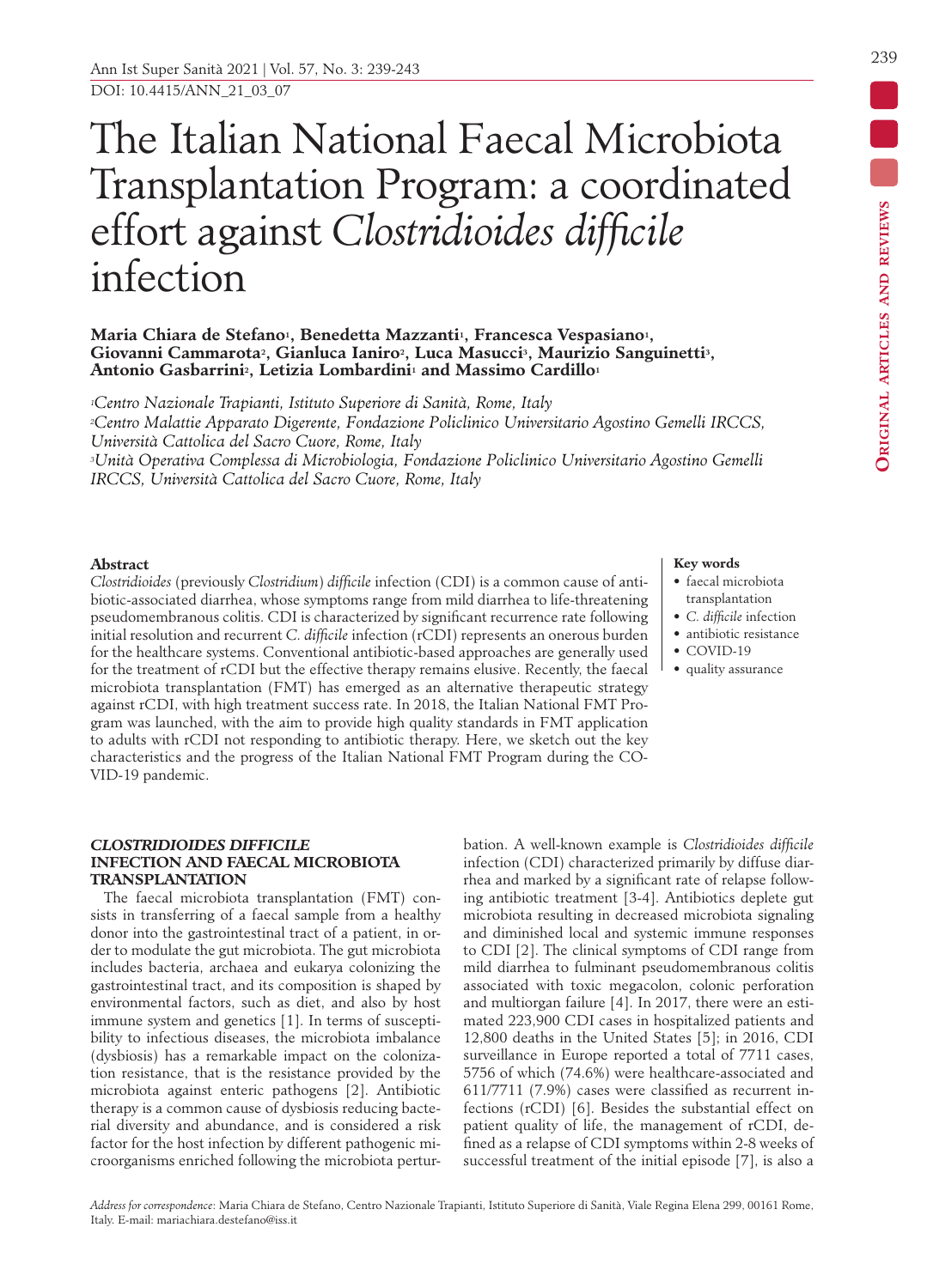relevant burden for the healthcare systems; it has been reported in fact that the risk of developing a first rCDI is 25%, with a 40% probability of a second recurrence episode and an increased rate of re-hospitalization [8]. Conventional antibiotic‐based approaches are generally used for the treatment of rCDI but the effective therapy remains a challenge. The antibiotic treatment options for patients include standard course or tapered and pulsed regimen of vancomycin, vancomycin followed by rifaximin or a standard course of fidaxomicin [7]. Recently, FMT has emerged as an alternative and viable strategy against rCDI and both the European Society for Microbiology and Infectious Diseases and the American College of Gastroenterology recommended FMT for patients with multiple recurrences of CDI who failed therapy with the appropriate antibiotic agents [9, 10]. High treatment success rates have been reported and FMT has been well tolerated by patients with few reports of adverse events [10].

Considering that the role of FMT in clinical practice is evolving, it is relevant to establish standardized procedures that meet specific requirements of quality, safety and efficacy. In 2017, the European Consensus guidance document defined indications and methodology for the use of FMT in CDI treatment [11] and, in 2019 an international consensus conference on stool banking for FMT has been published with the aim to provide a guidance on the general organization of a stool bank including issues for donor recruitment/ screening, preparation and storage of faeces as well as for release faecal suspensions to clinical centers [12]. It is worth mentioning that a common approach for the faecal microbiota regulation does not exist in Europe and Member States are free to decide on the most suitable framework either by establishing a specific regulatory framework at national level or by applying one of the existing legislative frameworks, such as national requirements for tissue and cell transplantation [13]. However, many European countries have no regulation on FMT at all; globally, the faecal microbiota classification is a demanding task because the underlying mechanism of action and the active component are still to be completely understood and FMT therapy does not fit entirely in any regulatory framework. In Italy, the faecal microbiota has been classified as human cell/tissue product and regulated according to DL 191/2007 and DL 16/2010, in compliance with Directives 2006/17/ EC and 2006/86/EC implementing Directive 2004/23/ EC on the quality and safety of tissues and cells [14, 15]; currently, the FMT regulatory application is falling within the remit of Italian National Transplant Center (CNT), which was appointed as the coordinator of the Italian National FMT Program launched in 2018 by the Italian Ministry of Health.

#### **THE ITALIAN NATIONAL FMT PROGRAM: KEY CHARACTERISTICS AND STATE OF THE ART**

The Italian National FMT Program was established with the aim to provide high quality standards in FMT application to adults with rCDI not responding to antibiotic therapy, ensuring best clinical practice for the

patient care. The FMT Program was addressed to all public health structures and Regional hospitals, placed on the national territory, with appropriate expertise and facilities, including a gastroenterology unit, endoscopy service, clinical ward and outpatient clinic, a processing laboratory (biosafety level 2), as well as a microbiology testing laboratory and either an infectious diseases service or expert advice.

The FMT Program document provides a technical and operational guidance on how to set up the FMT process and CNT is in charge of evaluating if clinical centers fulfill the advised criteria needed for implementing a FMT service. Among the others, the guidance includes specific requirements relating to donor selection, a crucial issue to assure a safe FMT treatment. In particular, in agreement with the recommendations of the European FMT Working group [11], both related and unrelated donors may be enrolled and the donor selection/ recruitment consists of three different steps: 1) a written medical interview to exclude history and risk factors; 2) blood and stool testing at most 4 weeks before donation to check the donor for any potentially transmittable disease; 3) questionnaire and stool testing on the day of donation. The screening panel for donor stool testing was established with the purpose to detect not only common enteric pathogens and faecal parasites but also multi drug-resistant organisms, including meticillinresistant *Staphylococcus aureus*, vancomycin-resistant Enterococci, extended-spectrum β-lactamase producing and carbapenemase-producing Enterobacteriaceae, in order to avoid the transmission of microorganisms that could lead to serious or life-threatening infections as it has already been reported [16]. Noteworthy, due to the ongoing COVID-19 pandemic the standard donor screening protocol was strengthened with additional measures to minimize the risk of COVID-19 infection [17]. In particular, according to the indications from an international FMT expert panel [18], CNT recommended that potential donors should be asked for: known diagnosis of laboratory confirmed SARS-CoV-2 infection; appearance of specific symptoms associated to COVID-19 including fever, cough, fatigue, muscle pain, dyspnea and headache; close exposure to subjects with suspected or proven infection, within the previous 30 days. Moreover, RT-PCR assay for SARS-CoV-2 on nasopharyngeal swab specimen and stool sample was strongly advocated, in accordance with the opinion of worldwide FMT experts [18, 19]. Recently, CNT indications for the screening of stool donors vaccinated for SARS-CoV-2 have been released [20].

Regarding the stool handling, another critical step of FMT procedure, laboratories are required to use standardized analytical techniques and the protocol for the preparation of both fresh and frozen faecal material is fully detailed in the Italian FMT guidance. Currently, the use of frozen faecal material is the preferred option to reduce the potential risk of SARS-CoV-2 transmission associated with FMT, since the freezing allows to quarantine the stool sample until screening results are available. Overall, the participants to the Program are required to adhere to standard operating procedures for the processing and to apply qualitative and quantitative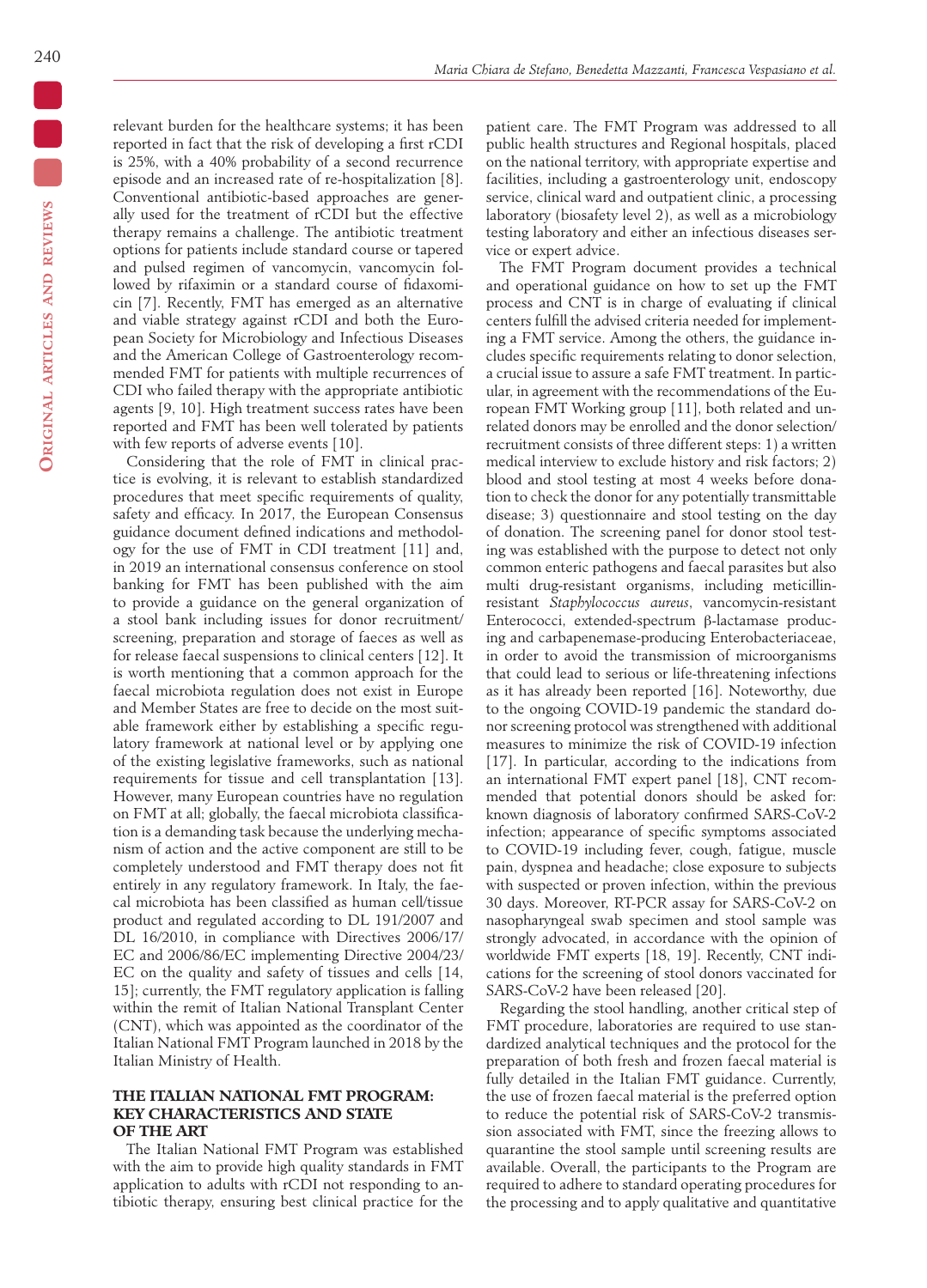quality-control tests for the release of the final product to be delivered to the patient (via colonoscopy or retention enema or alternatively into the upper gastrointestinal tract). Finally, in order to ensure the traceability of the entire FMT process from the donor to the recipient, the product flow data need to be recorded and appropriate documentation relating to each step of the procedure must be prepared. In this respect, it is worth mentioning that the development and the implementation of the quality management and full traceability systems are key elements taken into account by CNT during the authorization process, which consists of both documentation review and on-site inspections.

To date, 18 health structures requested for the participation in the Italian National FMT Program, 11 from the Northern, 6 from the Middle and 1 from the Southern Italy, with an evident decreasing North-to-South gradient. Concerning the assessment of the minimum requirements, only 9 out of 18 FMT centers were audited, as the other applicants submitted incomplete or inadequate documentation in order to perform on site inspections. Reference guidelines and suggestions on how to deal with relevant issues are provided to the centers, with the aim to improve documentation and facilitate the implementation of corrective actions to overcome any critical deficiencies.

Out of the 9 inspected centers, 4 passed successfully each of the evaluation steps and were authorized to participate in the National Program, whereas 5 are still implementing the appropriate post-inspections corrective measures. It should be noted that the COVID-19 outbreak can certainly explain the slow progress in implementing the Program: approximately two thirds of the applicants come from Italian regions primarily impacted by the coronavirus spread (Lombardia, Piemonte, Emilia-Romagna, Liguria, Toscana) and, in addition, the clinical microbiology laboratories have undergone a progressive adaptation to meet growing demand for SARS-CoV-2 testing, with a consequent considerable reduction of all non-COVID-19 related testing activities. Furthermore, hospitals interested in participating in this Program are now playing a crucial role as CO-VID-19 vaccine hubs, and they are very committed to this task.

Currently, the FMT center within Fondazione Policlinico Universitario Agostino Gemelli IRCCS in Rome is the only one to carry out microbiota transplants, as the service has been able to adapt its operational workflow during COVID-19 pandemic, in order to continue offering FMT treatment to patients with rCDI [21]. With regard to the surveillance of FMT safety and efficacy, the CNT has developed a client-server application (MySQL database) to register the procedures carried out within the Italian National FMT Program and the users can easily enter data relating to donor, patient, stool sample processing, route of delivery, and transplant outcomes including any serious adverse events and/or reactions occurring during the followup period (8 weeks). This system ensures transplants traceability and represents the nationwide collection of faecal microbiota transplants. The main characteristics of all data collected prospectively from June 2020 up

#### **Table 1**

Characteristics of treated patients, donors, transplants and outcomes

|                                                                     | N          |
|---------------------------------------------------------------------|------------|
| <b>Patients</b>                                                     | 31         |
| Male/female                                                         | 17/14      |
| Median age (min-max)                                                | 70 (20-94) |
| Vancomycin/fidaxomicin treatment pre-FMT                            | 31/0       |
| <b>Donors</b>                                                       | 6          |
| Male/female                                                         | 7/4        |
| Median age (min-max)                                                | 50 (37-60) |
| Unrelated/related                                                   | 5/1        |
| <b>Transplants</b>                                                  |            |
| Frozen/fresh material                                               | 31/0       |
| Colonoscopy/enema/nasogastric tube                                  | 31/0/0     |
| Single/sequential infusions in patients with<br>completed follow-up | 18/6       |
| <b>Outcomes</b>                                                     |            |
| Follow-up at 8 weeks completed/ongoing                              | 74/7       |
| Successful/failed outcome                                           | 74/0       |
| Serious adverse events/serious adverse reactions                    | 0/0        |

to March 2021 are shown in *Table 1*. In particular, 31 patients (male=17, female=14) were transplanted with frozen faeces from 6 donors (male=2, female=4; unrelated=5, related=1). The median age was 70 and 50 for the patients and donors, respectively, and stool samples from the same donor served, on average, 6 patients. At 31 March 2021, 24 patients completed the follow up with a transplant success rate of 100%, while the follow up is ongoing in the remaining 7 patients. Noteworthy, no serious adverse events and/or reactions were notified.

#### **CONCLUSIONS**

The establishment of the Italian National FMT Program allowed to evaluate if the Italian centers comply with specific quality and safety standards for FMT application in rCDI. Furthermore, the Program provides a surveillance system for collecting and analyzing several information on FMT treatment, including the number of screened donors and performed transplants, stool manipulation, infusion procedure, outcomes and follow-up data, monitoring any deviations from the standard procedures. On the basis of data available at this stage, FMT approach results in a well-tolerated and efficacious treatment for adults with rCDI refractory to antibiotic therapy. On the other hand, as the sample is restricted, further data are needed to confirm these results and additional FMT centers should contribute to the progress of the Program. In order to encourage participation in the Italian National FMT Program, dissemination and training activities were carried out, such as webinars and CME (Continuing Medical Education) courses involving the whole regional transplant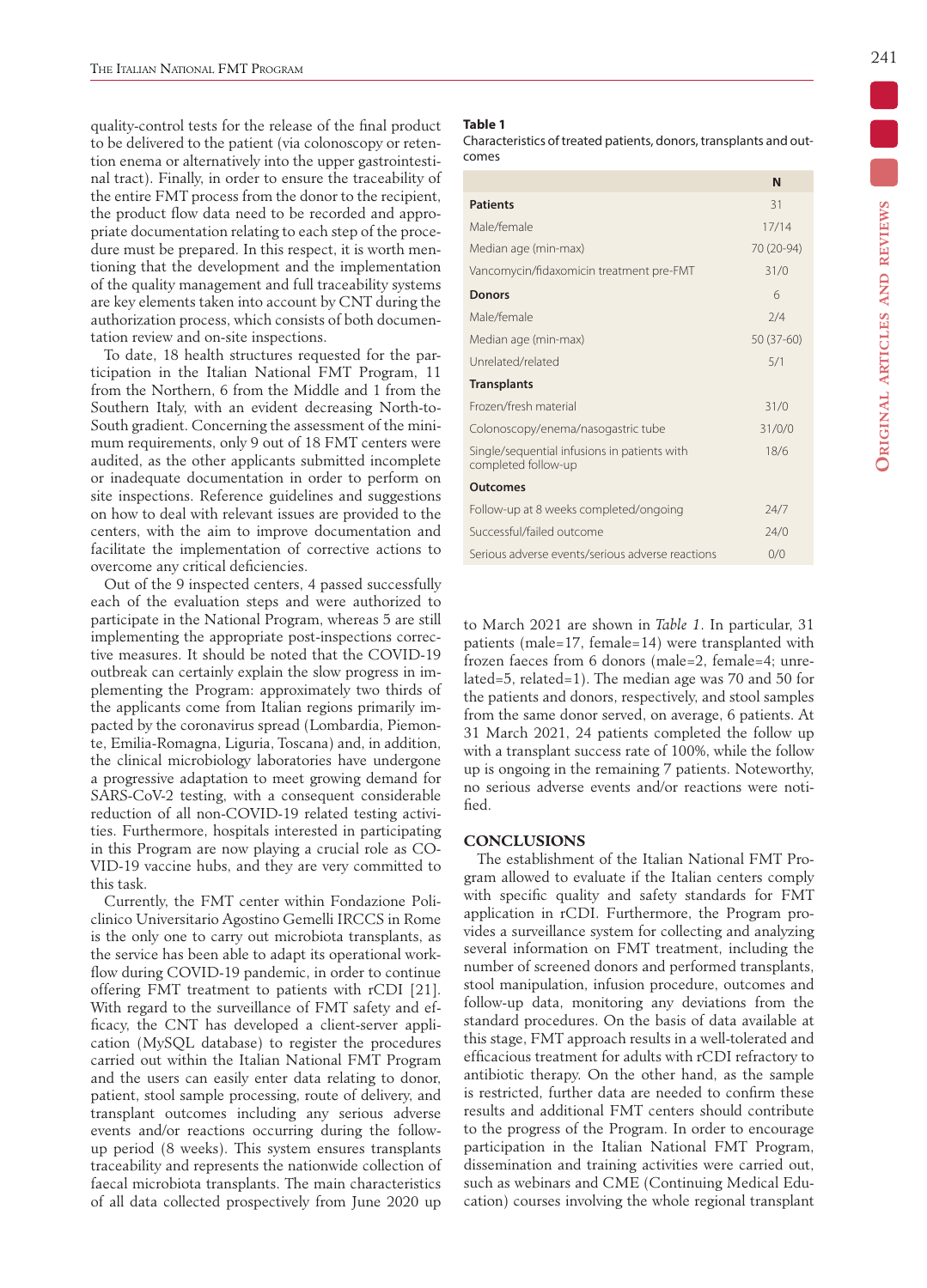network. Regrettably, the current pandemic has largely impacted on healthcare systems and imposed the reduction of medical procedures and other services CO-VID-19 unrelated. However, it needs to point out that Lewandowski *et al.* recently observed a significant higher incidence of CDI in hospitalized patients with CO-VID-19 [22], raising concerns about a potential causeeffect relationship between SARS-CoV-2 infection and CDI occurrence.

Overall, the Italian National FMT Program represents a structured model in order to standardize and harmonize the clinical FMT procedures nationwide, so guaranteeing patients access to safe, high-quality and effective service. Once a significant amount of data is achieved, the next step will aim to set up the minimum organizational, structural and technological requirements to develop a stool bank and FMT specific clinical pathways, in order to provide an equitable, timely and cost-effective access to FMT treatment, according to the national regulatory frameworks for human cell/

#### **REFERENCES**

- 1. Thursby E, Juge N. Introduction to the human gut microbiota. Biochem J. 2017; 474:1823-36.
- 2. Harris VC, Haak BW, van Hensbroek Boele M, Wiersinga WJ. The intestinal microbiome in infectious diseases: the clinical relevance of a rapidly emerging field. Open Forum Infect Dis. 2017;4(3):ofx144.
- 3. Kelly CP. Can we identify patients at high risk of recurrent *Clostridium difficile* infection? Clin Microbiol Infect. 2012;18(Suppl. 6):21-7.
- 4. Surawicz CM, Alexander J. Treatment of refractory and recurrent *Clostridium difficile* infection. Nat Rev Gastroenterol Hepatol. 2011;8(6):330-9.
- 5. Centers for Disease Control and Prevention. Antibiotic resistance threats in the United States, 2019. Atlanta, GA: US Department of Health and Human Services, CDC; 2019. Available from: www.cdc.gov/drugresistance/Biggest-Threats.html.
- 6. European Centre for Disease Prevention and Control. Healthcare-associated infections: *Clostridium difficile* infections. In: ECDC. Annual epidemiological report for 2016. Stockholm: ECDC; 2018.
- 7. Singh T, Bedi P, Bumrah K, Singh J, Rai M, Seelam S. Updates in treatment of recurrent *Clostridium difficile* infection. J Clin Med Res. 2019;11(7):465-71.
- 8. Sheitoyan-Pesant C, Chakra CNA, Pépin J, Marcil-Héguy A, Nault V, Valiquette L. Clinical and healthcare burden of multiple recurrences of *Clostridium difficile* infection. Clin Infect Dis. 2016;62(5):574-80.
- Debast SB, Bauer MP, Kuijper EJ, on behalf of the Committee. European Society of Clinical Microbiology and Infectious Diseases: update of the treatment guidance document for *Clostridium difficile* infection. Clin Microbiol Infect 2014;20(Suppl. 2):1-26.
- 10. Clifford McDonald L, Gerding DN, Johnson S, Bakken JS, Carroll KC, Coffin SE, Dubberke ER, Garey KW, Gould CV, Kelly C, Loo V, Shaklee Sammons J, Sandora TJ, Wilcox MH. Clinical practice guidelines for *Clostridium difficile* infection in adults and children: 2017. Update by the Infectious Diseases Society of America (IDSA) and Society for Healthcare Epidemiology of America (SHEA). Clin Infect Dis. 2018;66(7):e1-e48.

tissue products [14, 15]. Finally, the Italian National FMT Program may serve as a template to implement additional joint activities for other FMT potential applications in non-CDI settings, including other gastrointestinal diseases as well as metabolic diseases, neuropsychiatric and immunologic disorders [23]. In this context, it should be noted that, with the exception of CDI, FMT approach is currently considered an experimental treatment and shouldn't be performed without CNT approval, in according to the national legislative framework for the experimental transplantation [24].

#### *Conflict of interest statement*

There are no potential conflicts of interest or any financial or personal relationships with other people or organizations that could inappropriately bias conduct and findings.

*Received* on 28 April 2021. *Accepted* on 9 July 2021.

- 11. Cammarota G, Ianiro G, Tilg H, Rajilić-Stojanović M, Kump P, Satokari R, Sokol H, Arkkila P, Pintus C, Hart A, Segal J, Aloi M, Masucci L, Molinaro A, Scaldaferri F, Gasbarrini G, Lopez-Sanroman A, Link A, de Groot P, de Vos WM, Högenauer C, Malfertheiner P, Mattila E, Milosavljevic´ T, Nieuwdorp M, Sanguinetti M, Simren M, Gasbarrini A, European FMT Working Group. European consensus conference on faecal microbiota transplantation in clinical practice. Gut. 2017;66:569-80.
- 12. Cammarota G, Ianiro G, Kelly CR, Mullish BH, Allegretti JR, Kassam Z, Putignani L, Fischer M, Keller JJ, Costello SP, Sokol H, Kump P, Satokari R, Kahn SA, Kao D, Arkkila P, Kuijper EJ, Vehreschild MJGT, Pintus C, Lopetuso L, Masucci L, Scaldaferri F, Terveer EM, Nieuwdorp M, López-Sanromán A, Kupcinskas J, Hart A, Tilg H, Gasbarrini A. International consensus conference on stool banking for faecal microbiota transplantation in clinical practice. Gut. 2019;68(12):2111-21.
- 13. Competent authorities on substances of human origin expert group (CASoHO E01718) meeting of the competent authorities for tissues and cells 3-4 December 2014 Summary Report 2014. Available from: https://ec.europa. eu/health/sites/health/files/blood\_tissues\_organs/docs/ ev\_20141203\_sr\_en.pdf.
- 14. Italia. Decreto Legislativo 6 novembre 2007, n. 191. "Attuazione della direttiva 2004/23/CE sulla definizione delle norme di qualità e di sicurezza per la donazione, l'approvvigionamento, il controllo, la lavorazione, la conservazione, lo stoccaggio e la distribuzione di tessuti e cellule umani". Gazzetta Ufficiale n. 261 del 9 novembre 2007, Suppl. Ord. n. 228.
- 15. Italia. Decreto Legislativo 25 gennaio 2010, n. 16. "Attuazione delle direttive 2006/17/CE e 2006/86/CE, che attuano la direttiva 2004/23/CE per quanto riguarda le prescrizioni tecniche per la donazione, l'approvvigionamento e il controllo di tessuti e cellule umani, nonché per quanto riguarda le prescrizioni in tema di rintracciabilità, la notifica di reazioni ed eventi avversi gravi e determinate prescrizioni tecniche per la codifica, la lavorazione, la conservazione, lo stoccaggio e la distribuzione di tessuti e cellule umani". Gazzetta Ufficiale n. 40 del 18 febbraio